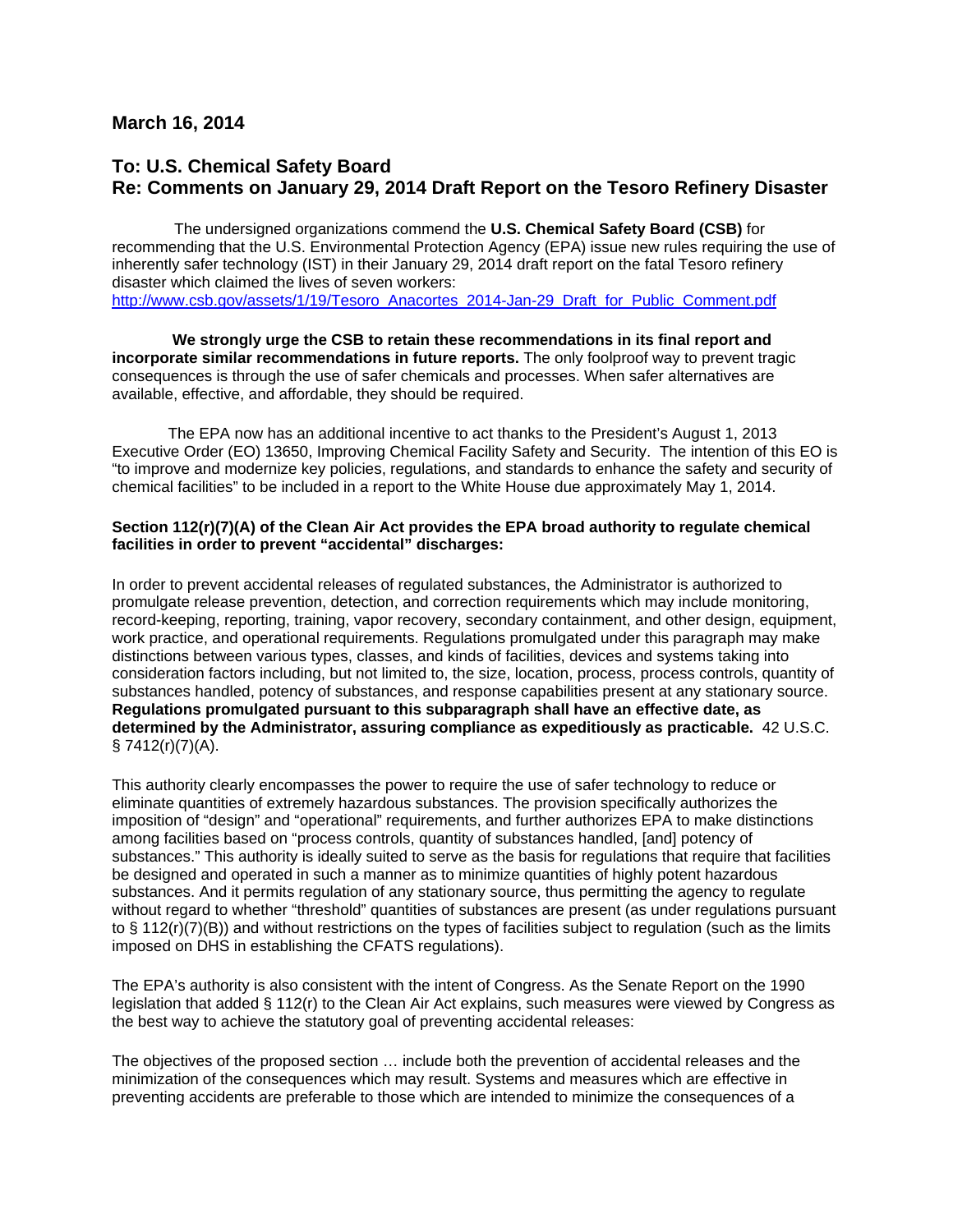release. *Measures which entirely eliminate the presence of potential hazards (through substitution of less harmful substances or by minimizing the quantity of an extremely hazardous substance present at any one time), as opposed to those which merely provide additional containment, are the most preferred.*

On behalf of the workers and communities at risk, we thank you for your work on the Tesoro report and its recommendations on IST.

Sincerely,

Steve Taylor **Coming Clean**

Ted Schettler **Science and Environmental Health Network**

Michele Roberts **Environmental Justice Health Alliance** 

Richard Moore **Los Jardines Institute (The Gardens Institue)**

C. Edward Brittingham, President **NAACP WILMINGTON, DE Branch**

Beverley Thorpe **Clean Production Action**

Lin Kaatz Chary **Great Lakes Green Chemistry Network**

Barbara Warren **Citizens' Environmental Coalition**

Jeannie Economos **Farmworker Association of Florida**

Rick Hind **Greenpeace**

Sara E. Smith, J.D. **Texas Public Interest Research Group**

Pamela Miller **Alaska Community Action on Toxics**

Maya Nye and Stephanie Tyree **People Concerned About Chemical Safety**

Juan Parras **Texas Environmental Justice Advisory Services (TEJAS)**

Lisa Larkin **Beyond Toxics**